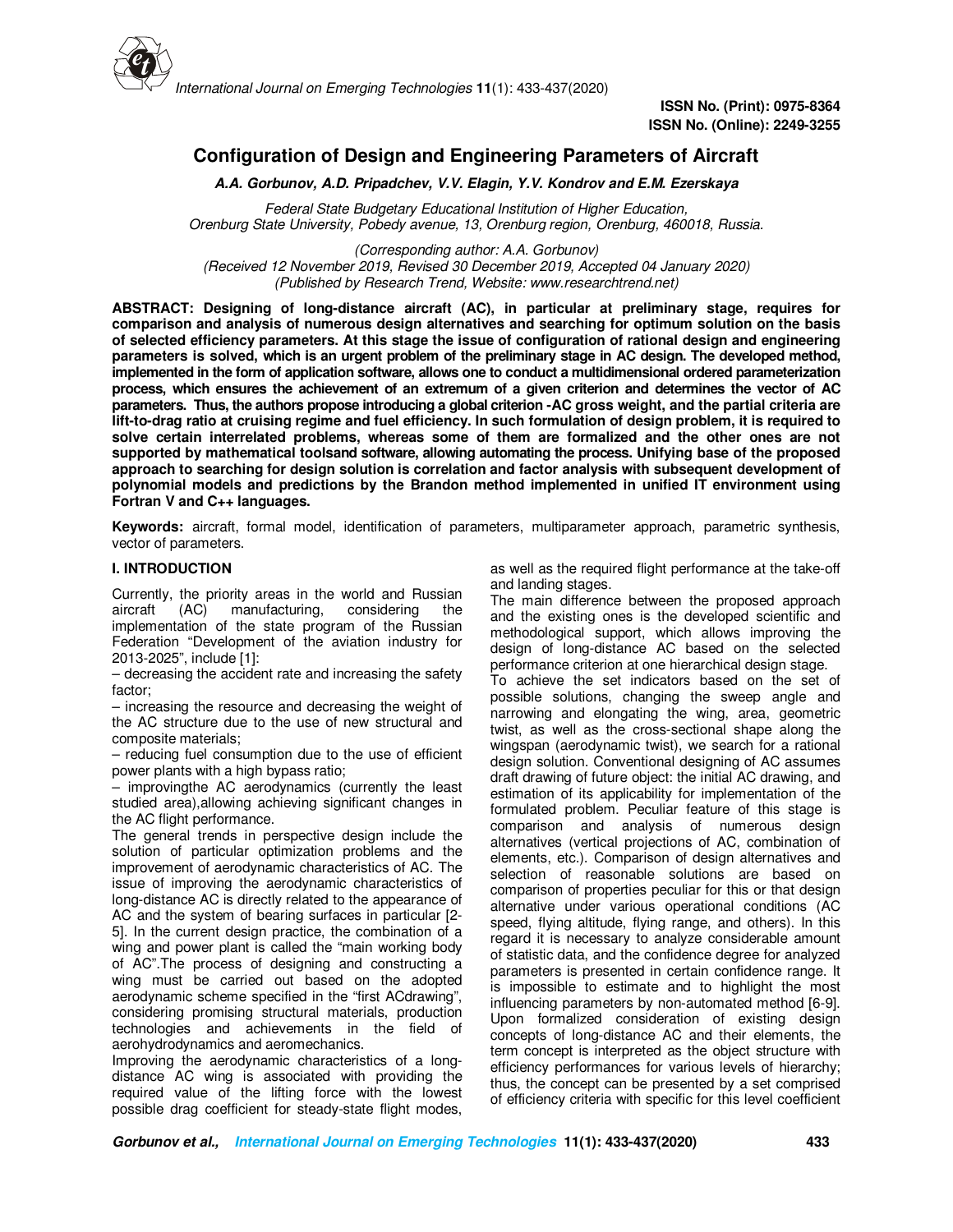of importance (significance, contribution of the parameter).

Upon such approach to formalization of design procedure, it is necessary to estimate the importance of this or that efficiency criterion at certain level of hierarchy. Taking into account that applicability of implementation of formulated design target is estimated by draft (drawing) with projections of AC and its elements, such drawing is based on processing of statistical data (analogs of designed AC). At this stage, it is impossible to determine advantages of applied partial solutions, for instance, wing-to-fuselage fillet, additional aerodynamic surface (AAS) (winglet), stagger and shape of nacelle, etc.

#### **II. METHODS**

In the existing practice of AC design, a special mathematical apparatus is used, as well as software for analyzing and systematizing the results of special flight tests, conceptual design technologies based on a consistently expanding scientific and technical reserve and methods of statistical analysis. However, the complex task of finding the optimal design solution in the form of applied software has not yet been solved.

The method proposed in this work includes the traditional principles of designing software implemented in a single information environment combined with methods of statistical information processing, namely, correlation and factor analysis and subsequent construction of polynomial models, as well as forecasting using the Brandon method.This allows finding a vector of parameters that would satisfy the requirements and restrictions imposed on AC with the selected performance criteria at the preliminary design stage.

Concept ualization of long-distance AC at the stage of draft proposal can be formulated as follows: to determine such vector of parameters characterizing shape, structure, and dimensions of AC which would meet the requirements and constrains to AC and achieve minimum (maximum) of target function. Design procedure starts on the basis of conditions of physical implementation and conformance with fundamental interrelations between equations of weight balance, gravitation balance, energy balance, AC stability and balance.

$$
\sum m_i - 1 = 0; \ n_y m_q - Y = 0; P - X - m \frac{dV}{dt} = 0; \bar{x}_T - \bar{x}_F + m_z^c y = 0; \ m_z = 0.
$$
 (1)

AC gross weight is selected as global efficiency criterion,  $m_0$ , since flying range, cruising speed, useful load, cost and lifetime of components, as well as predefined runway length are commensurable.

Partial criteria of technical efficiency are lift-to-drag ratio at cursing regime  $K_{cruise}$  and fuel efficiency  $G_{fuel}$ .

The combination of parameters to be predicted and optimized form the vector of parameters characterizing AC concept.

$$
\vec{\mathbf{X}} = (x_1, x_2, x_3, \dots, x_m) \tag{2}
$$

AC properties depending on the parameters  $x_1, x_2, x_3,...$  $x<sub>m</sub>$ , form the vector of AC properties.

$$
\vec{Y} = (y_1, y_2, y_3, \dots y_n)
$$
 (3)

Conceptual parameters and properties are interrelated by certain dependences. Upon mathematical formulation, the requirements of Eqn. (1) are met by a set of constraints comprised of the vector of parameters  $\vec{X}$  and the vector  $\vec{Y}$  described as follows.

$$
\begin{cases} x_i^L \le x_i \le x_i^U, i = 1, 2, 3, \dots m \\ y_j^L \le y_j(\vec{X}) \le y_i^U, j = 1, 2, 3, \dots n \end{cases}
$$
 (4)

where  $x_i^L$  is the lower allowable limit of conceptual parameter;  $x_i^U$  is the upper allowable limit of conceptual parameter;  $y_j^L$  is the lower allowable limit of property;  $y_i^U$  is the upper allowable limit of property.

Any vector  $\vec{x}$ , belonging to the region of allowable solutions  $(X \in X_{\text{supp}})$ , defines allowable design alternative of AC. Then, with the selected efficiency criteria  $m_0$ , among the allowable design alternatives of AC, there can exist such vector of parameters  $\vec{x}$  providing extreme optimality criterion, at which  $m_0 \rightarrow$  min with retention of the vector of properties Y meeting the requirements in the scope of selected constraints, is as follows.

$$
\vec{\mathbf{X}}_{\text{supp}} = \min_{\vec{\mathbf{X}} \in \vec{\mathbf{X}}_{\text{supp}}} F(\vec{\mathbf{X}}, \vec{\mathbf{Y}}) \tag{5}
$$

 ${\bf X}_{\rm supp} = \min_{\vec{{\bf X}} \in \vec{{\bf X}}_{\rm supp}} F({\bf X},{\bf Y})$ <br>Under established conditions, it is required not to adjust further the existing coefficients but to develop a new approach, as well as the procedure with the basic principles not related strictly with empiric dependences and existing computation equations; herewith, it is necessary to provide interrelation with validation basis aiming at estimation of conformance between design alternative in the limits of implied physical sense and boundary conditions.

#### **III. RESULTS**

The considered set of alternative vectors of schematic solutions with consideration for Eqn. (2) and parameters describing the concept, form the matrix of vectors of schematic solutions:

$$
\vec{\mathbf{X}} = \begin{vmatrix} x_{11}, & x_{12}, & x_{13}, \dots x_{1m} \\ x_{21}, & x_{22}, & x_{23}, \dots x_{2m} \\ x_{31}, & x_{32}, & x_{33}, \dots x_{3m} \\ x_{i1}, & x_{i2}, & x_{i3}, \dots & x_{im} \end{vmatrix} \tag{6}
$$

Properties depending on the parameters for Eqn. (6) form the matrix of properties depending on the vectors of parameters  $\vec{x}$ .

The limits are a set of properties predefined by project specifications. For long-distance AC characterized by ton/kilometer function, such properties are as follows: L, V<sub>cruise</sub>, m<sub>pass</sub>, H, L<sub>RW</sub> and etc.

$$
\vec{Y} = \begin{vmatrix}\ny_{11}, & y_{12}, & y_{13}, \dots y_{1n} \\
y_{21}, & y_{22}, & y_{23}, \dots y_{2n} \\
y_{31}, & y_{32}, & y_{33}, \dots y_{3n} \\
y_{i1}, & y_{i2}, & y_{i3}, \dots & y_{in}\n\end{vmatrix}
$$
(7)

Taking into consideration Eqn. (5), let us transform Eqns. (6), (7) on the basis of assumption that each alternative variant of the vector of design solutions  $\overline{X}$ describes single design alternative (8). Parameters of

**Gorbunov et al., International Journal on Emerging Technologies 11(1): 433-437(2020) 434**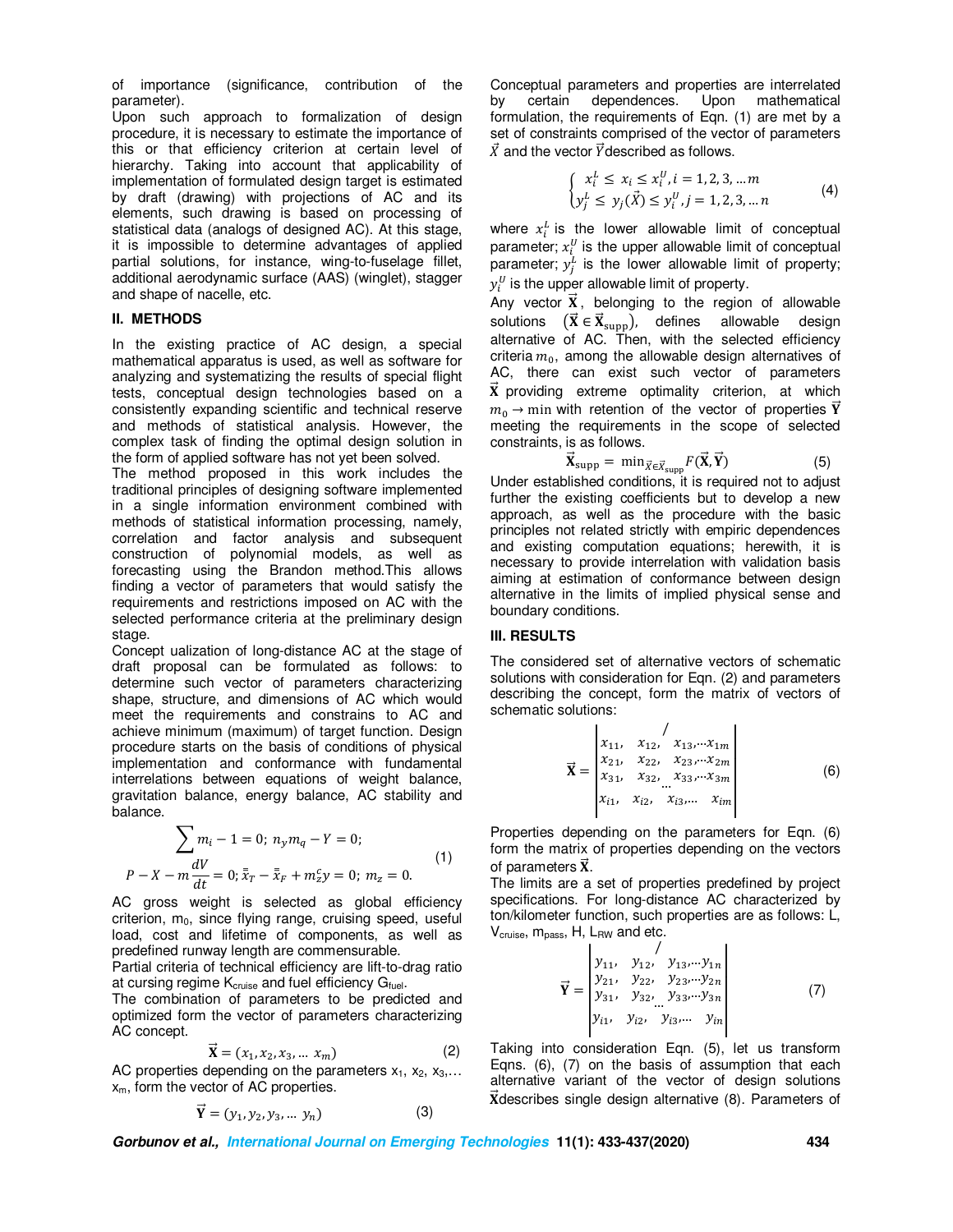medium-distance AC are taken as alternative variants of design solutions.

$$
\mathbf{X}_{\text{supp}}
$$
\n
$$
= \begin{vmatrix}\nx_{11}, & x_{12}, & x_{13}, \dots, x_{1m}, & y_{11}, & y_{12}, & y_{13}, \dots, y_{1n} \\
x_{21}, & x_{22}, & x_{23}, \dots, x_{2m}, & y_{21}, & y_{22}, & y_{23}, \dots, y_{2n} \\
x_{31}, & x_{32}, & x_{33}, \dots, x_{3m}, & y_{31}, & y_{32}, & y_{33}, \dots, y_{3n} \\
\vdots & \vdots & \vdots & \vdots & \vdots & \vdots \\
x_{i1}, & x_{i2}, & x_{i3}, \dots & x_{im}, & y_{i1}, & y_{i2}, & y_{i3}, \dots, & y_{in}\n\end{vmatrix}
$$
\n(8)

The following group of parameters was considered: wing span, wing area, projected fuselage area, wing area under pylons, root chord, tip chord, sweep angle by 1/4 wing chord, wing taper ratio, wing aspect ratio, dihedral angle; performance characteristics: Mach number, cruising flying altitude, flying range; weight properties: AC gross weight, specific wing loading; aerodynamic properties: drag-due-to-lift factor, effective wing aspect ratio, lift-to-drag ratio. The allowable limits of conceptualized parameters for selection of mediumdistance AC are in the limits of Eqn. (9), the limits of properties are defined by Eqn. (10). .

$$
5.91 \le \lambda \le 11.37
$$
  
\n
$$
2.34 \le \eta \le 5.34
$$
  
\n
$$
21.33 \le \chi \le 36.55
$$
  
\n
$$
0.17 \le \overline{c} \le 0.32
$$
  
\n
$$
28.71 \le S_w \le 184.17
$$
  
\n
$$
x_i \begin{cases}\n6.42 \le S_{\text{belly}} \le 25.94 \\
1 \le S_{eff} \le 2.91 \\
13.96 \le l \le 41.81 \\
2.61 \le b_0 \le 8.51 \\
0.75 \le b_k \le 2.11 \\
1.21 \le \varphi \le 10.21\n\end{cases}
$$
\n(9)  
\n
$$
\begin{cases}\n9752 \le m_0 \le 108000 \\
0.75 \le M \le 0.89 \\
336 \le p_0 \le 638 \\
2.43 \le \lambda_{eff} \le 15.64 \\
0.021 \le A \le 0.113 \\
11.28 \le K \le 28.61\n\end{cases}
$$
\n(10)  
\n
$$
x_i = 15.64
$$
\n(11)  
\n
$$
x_i = 15.64
$$
\n(120)  
\n
$$
x_i = 24027074428336e1^*(x(i,j1))^*34
$$
\n(13)

 $y(i,j5)$ 

 $+$ ( $-0$  $+$ (0. $\overline{6}$  $+$ ( $-0$ +(  $0.15675099196579e2$ )\*(x(i,j2))\*\*3+ +( -0.16829976851017e3)\*(x(i,j2))\*\*2+ +( 0.56567791075881e3)\*(x(i,j2))\*\*1+ +( 0.22553122128366e4)\*(x(i,j4))\*\*3+

+( 0.52855350089931e4)\*(x(i,j4))\*\*2

$$
y(i,j5) {=} y(i,j5) {+}
$$

 $+( -0.27296074533104e4)^*(x(i,j4))^{**}1+$ where \* is the multiplication; \*\* is the raising to power.

Combination of regression models for each parameter makes it possible to solve optimization problem by configuration selection of vector of rational parameters. Fig. 1 illustrates the AC gross weight as a function of wing aspect ratio and wing loading.

The presented plots obtained by the application software illustrate that with the increase in wing aspect ratio, the lift-to-drag ratio increases, though AC gross

Applying the developed software, we identify the parameters characterizing to the utmost the concepts and properties of AC: the basic parameters. With known basic parameters and developed by the software polynomial models, it is possible to obtain predictions for other parameters. With preset constraints  $(L, V_{\text{cruise}})$ m<sub>pass</sub>, H, L<sub>RW</sub>), parameters characterizing the AC concept  $(X_i^{\perp} \le X_i \le X_i^{\cup})$  and properties depending on the vector of parameters  $(Y_i^L \leq Y_i \leq Y_i^U)$ , we analyze parametric model by forecasting behavior of the target function (5) in the vicinity of optimum upon preselected partial criteria of efficiency [7, 8]. The basic parameters for the presented sampling are summarized in Table 1 [10-13].

While setting basic parameters (Table 1) in the range of applied constraints by upper and lower allowable limits, Eqns. (9) and (10), we obtain accurate predictions for other parameters defined by user in the software.

| No. | <b>Description</b>                                 | Contribution |  |
|-----|----------------------------------------------------|--------------|--|
|     | Wing aspect ratio, $\lambda$                       | 0.42674      |  |
| 2   | Wing taper ratio, n                                | 0.21759      |  |
|     | Relative thickness of wing airfoil, $\overline{c}$ | 0.03460      |  |
| 6   | Total airfoil area, Stotal                         | 0.02733      |  |
| 14  | Airspeed, M                                        | 0.26351      |  |
| 18  | Lift-to-drag ratio, $K$                            | 0.03023      |  |

**Table 1: Basic parameters.** 

For each predicted parameter, the application software displays average absolute error of prediction with regard to initial model of parameter as well as the contribution of basic parameter to regression model [13-15]. For instance, the regression model for determination of wing area  $S_k$  is described by Eqn. (11). The model accuracy is 0.0000000048690833. The contributions of basic parameters are summarized in Table 1.

+( -0.24303434620509e-1)\*(x(i,j6))\*\*3+ +( 0.12167554502326e1)\*(x(i,j6))\*\*2+ +( -0.13848148105156e2)\*(x(i,j6))\*\*1+ +( 0.15253265223630e4)\*(x(i,j14))\*\*3+ +( -0.44474298172343e4)\*(x(i,j14))\*\*2+ +( 0.41947538627132e4)\*(x(i,j14))\*\*1+ +( -0.17895797513960e-1)\*(x(i,j18))\*\*3  $y(i,j5)=y(i,j5)+$ +( 0.93225827308657e0)\*(x(i,j18))\*\*2+ +( -0.12696418649272e2)\*(x(i,j18))\*\*1+ +( 0.10769019126818e3) (11)

> weight also increases. In the case when wing area remains fixed, then the specific wing loading increases. The proposed approach based on the forecasting principles of polynomial models makes it possible to carry out multidimensional ordered parametrization when extreme preset criterion is achieved and the vector of AC parameters is determined.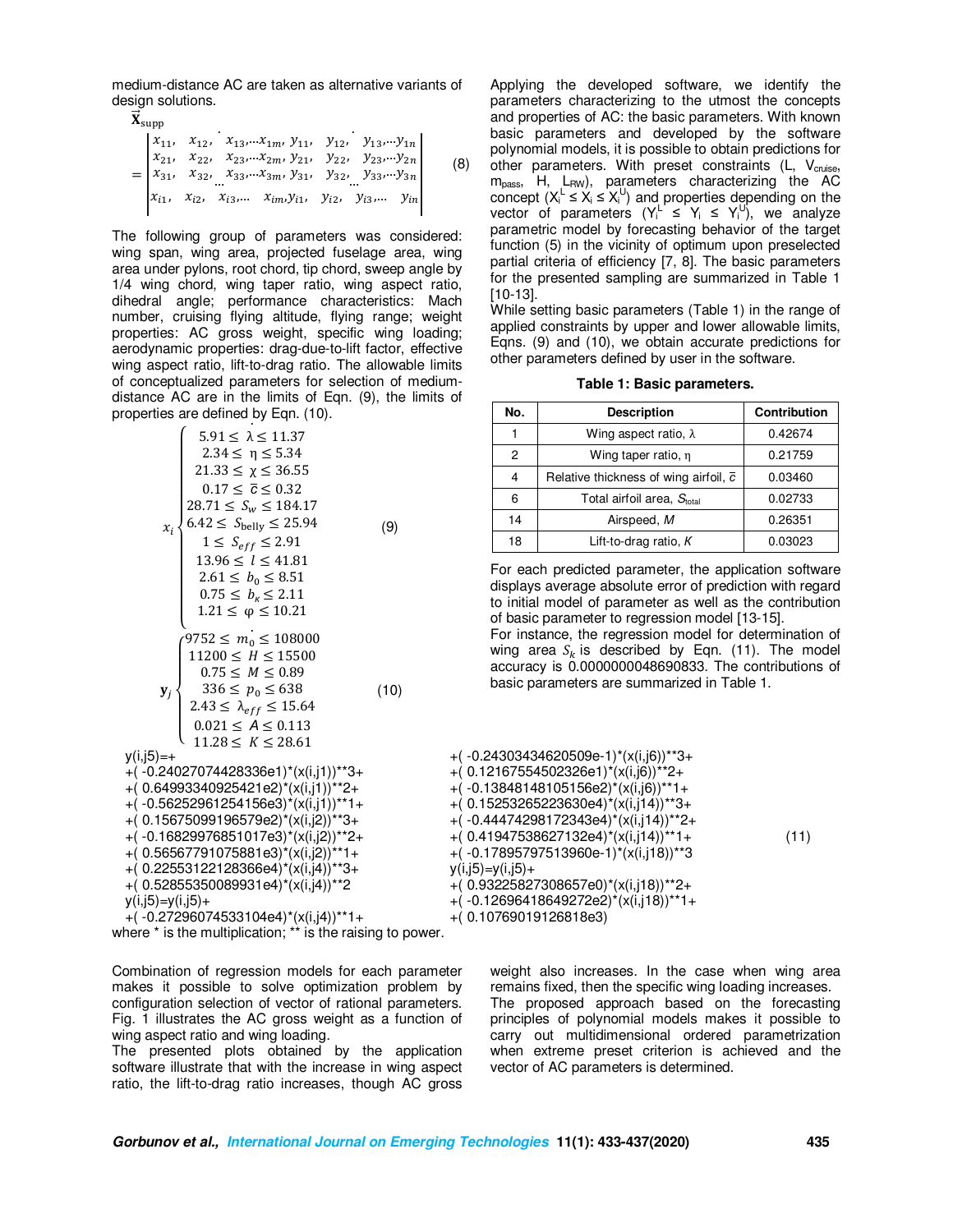

**Fig. 1.** AC gross weight as a function of wing aspect ratio and wing loading:  $m_0 - AC$  gross weight;  $\lambda$  – wing aspect ratio;  $p_0$  – wing loading.

Reliability of the obtained results is supported by:

- the developed application software upon development of single AC elements with the error regarding results of physical and mathematical simulation in the range of 7%;

-application of certified and verified instruments in experiments;

- application of certified commercial software ANSYS Fluent and opened integral platform SALOME verified by projects based on building block method.

In order to determine accurate values of the considered parameters of long-distance AC or its constituents with accounting for implied constraints, it is required to carry out predictions by developed polynomial models with basic parameters. This is exemplified by solution of optimization problem of rational configuration of wing parameters of medium-distance AC and arrangement of Wing+Pylon+Gondola elements of medium-distance

AC; the considered variables of long-distance AC sampling are determined by main drawings (Fig. 2).

**Table 2: Variable parameters.** 

| <b>Parameter</b>                                                | Value |       |       |                |      |
|-----------------------------------------------------------------|-------|-------|-------|----------------|------|
| (25.h)                                                          | 4.8   | 5.03  | 5.2   | 5.4            | 5.8  |
| (28. k)                                                         | 1.4   | 1.643 | 1.8   | $\overline{c}$ | 2.2  |
| (16.<br>Effective<br>wing<br>aspect<br>ratio, $\lambda_{eff}$ ) | 11.5  | 11.7  | 11.93 | 12.2           | 12.4 |
| (26.1)                                                          | 0.3   | 0.4   | 0.568 | 0.6            | 0.7  |
| (28. k)                                                         | 1.2   | 1.4   | 1.643 | 1.8            | 2    |

Software implementation of automated configuration selection of design and engineering parameters of AC is performed in the package of algorithmic language Fortran V and C++, Fig. 3.





**Fig. 2.** Vertical projection Wing+Pylon+Gondola.



**Fig. 3.** Software dialog box.

**Gorbunov et al., International Journal on Emerging Technologies 11(1): 433-437(2020) 436**